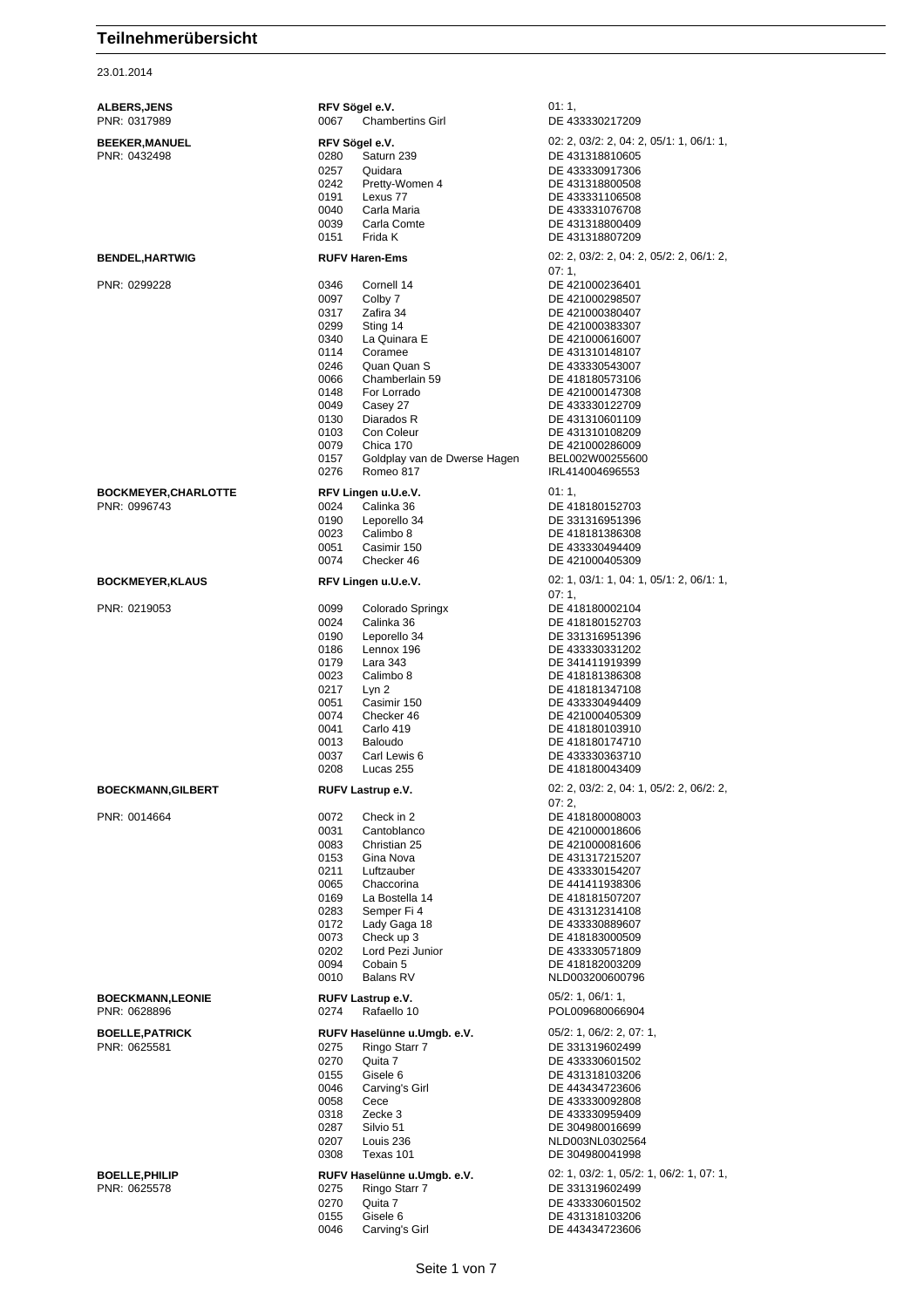23.01.2014

PNR: 0625578 0058 Cece DE 433330092808 0318 Zecke 3 DE 433330959409 0287 Silvio 51 DE 304980016699<br>0207 Louis 236 NLD003NL030256 0207 Louis 236 NLD003NL0302564<br>0308 Texas 101 DE 304980041998 **BORGERT,NILS RUFV Isterberg e.V.** 03/1: 2, 04: 2, PNR: 0436890 0077 Chiara 305 DE 418180185509 0193 Lina 152 DE 441411472009 PNR: 0582714 0240 Pina Colada 145 DE 421000043402 0313 Vendelin 2 NLD003NL0204262 0055 Cavalin 10055 Cavalin 10065 Cavalin 1006610081003200709389<br>1990 0136 Dutch Bov 3 **BORN,JANINA RUFV Haren-Ems** 05/1: 1, 06/1: 1, PNR: 0547763 0181 Latino 313 DE 421000099705 **BRUNS,ANDREAS RUFV Hesel u. Umgebung e.V.** 01: 1, 05/2: 3, 06/1: 3, 07: 2, 08. 08. 2, 06. 2, 06. 2, 06. 2, 07: 2, 07: 2, 07: 2, 07: 2, 07: 2, 07: 2, 07: 2, 07: 2, 07: 2, 07: 2, 07: 2, 07: 2, 07: 02. 08. 08. 0963 Chacach Chacachaca-Boomboom B<br>El Bandiata B 0137 El Bandiata B DE 431319103806 Stavozell **DE 431319406906** 0160 Imposant B DE 431319102107 0038 Carla B DE 431316783908 0124 Cranberry 8 DE 433330509108 **BRUNS.INGA RUFV Hesel u. Umgebung e.V.** 02: 1, 03/2: 1, 05/2: 1, 06/2: 1, PNR: 0398722 0171 La-Belle B DE 431310006101 0028 Candy 669 2 DE 431319851506<br>0015 Baronesse S 2 DE 431316596908 **BRUNS,TOMKE RUFV Hesel u. Umgebung e.V.** 02: 2, 03/2: 2, 05/1: 2, 06/1: 2, PNR: 0758979 0126 Cyrabell B DE 431317237905 0177 Landro B DE 431310010302 0117 Cornesch DE 418181514907<br>0144 Feldlerche 11 DE 433330051707 0144 Feldlerche 11 DE 433330051707 0312 Vatinka DE 431313909909 Clinton's Boy DE 431310442709 0224 Miss Marilyn NLD003200913951 **BUEHRMANN,JAQUELINE RUFV Friesoythe** 05/2: 3, 06/2: 3, 07: 2, PNR: 0926290 0105 Connie B DE 433331271603 0020 Caddy 57 **DE 441411666903**<br>0110 Contessa 172 DE 418181415707 0110 Contessa 172 DE 418181415707<br>0292 Skyline B DE 441411925607 0292 Skyline B DE 441411925607 0011 Baldini B DE 441411925707 0029 Candy B DF 441411759007 0286 Shutterfly's Sunshine DE 433330829808 0225 Miss Samber B DE 441411766608 0019 Cabrio 6 NLD003NL0302300 **BUITEN,SJAK RUFV Meppen u. Umgebung** 01: 1, PNR: 0406371 0139 Elsorka NLD003200906311 **DEITERS,CORINNE RUFV Isterberg e.V.** 06/1: 1, 07: 1, PNR: 0289835 0349 Monayas Manzanares A DE 441411822202 **DULLE,KAREN RUFV Meppen u. Umgebung** 02: 1, 03/1: 1, 05/1: 1, 06/1: 1, PNR: 0503968 0068 Chamonix 48 DE 431310407607 0035 Caramia la hermosa **ELBERS,VINCENT RUFG Falkenberg e.V.** 05/2: 2, 06/2: 2, 07: 1, 0333 Chaplin BJ<br>0334 Santa Monica 40 DE 418180567306 0334 Santa Monica 40 DE 418180567306<br>0335 Exquisit 40 DE 431319739006 Exquisit 40 DE 431319739006 **ELSCHEN,ANNA-LENA RFV Sögel e.V.** 01: 1, 02: 1, PNR: 1049995 0163 It Girl 2 DE 431319101908 **GARREL,PASCAL RG Klein Roscharden** 05/1: 1, 06/1: 1, PNR: 1134733 0344 Sarkozy 4 DE 431311309405 **GEESSINK,GERALD RV Oldenburger Muensterland e.V** 05/2: 1, 0330 Casimir 141 NLD003200702115 **GERDES,GERD RV St. Hubertus Garrel e.V.** 05/2: 1, 06/1: 2, 07: 1, PNR: 0299059 0002 Abby 43 DE 433330421306 0007 Aquintus DE 433330910106 0301 Strombuli DE 433331004207 **GERDES,INKA TG Bad Zwischenahn** 01: 1, PNR: 0677290 0189 Leopold von Hollen DE 433330137604 0218 Lynn Hydrock DE 433331007802<br>
0084 Chuck Norris 16 DE 433331058309 0084 Chuck Norris 16 DE 433331058309 **GERLEMANN,ANNA RUFV Meppen u. Umgebung** 05/1: 1, 06/1: 1, PNR: 1018265 0085 Ciao Bella 6 DE 433330660707 **GRUEGER, ALINA RFV Doerpen u. Umgebung e.V.** 01: 1,<br>
PNR: 0926120 **DE 43**<br>
DE 43

DE 304980041998 **BORGHORST,JULIA RUFV Emlichheim e.V.** 03/2: 1, 04: 1, 05/2: 1, 06/2: 2, 07: 2, NLD003200810383 DE 431316596908 0001 Abbey de Soul DE 433330541909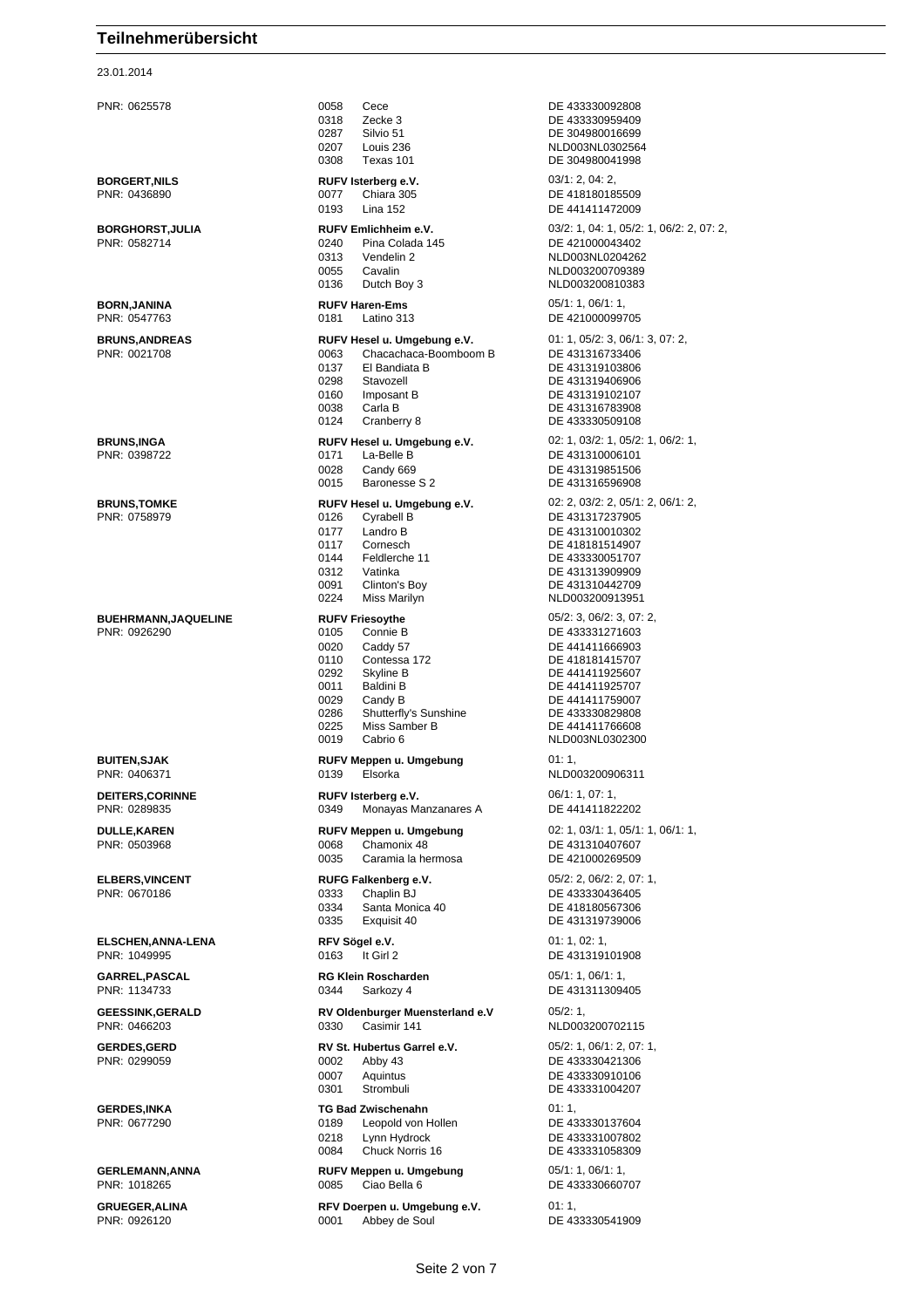23.01.2014

| <b>HUSER, MARINA</b><br>PNR: 0001631    |  |
|-----------------------------------------|--|
|                                         |  |
| JANSSEN, ANN-ESTELLE<br>PNR: 0856977    |  |
| <b>JASPERS, KARSTEN</b><br>PNR: 0439963 |  |
| JASPERS, NATASCHA<br>PNR: 0422755       |  |
| <b>JAWID,KRZYSZTOF</b><br>PNR: 0802260  |  |

**JEURINK,NILS** : 0, PNR: 0736050

**HEBBELMANN,MANFRED RUFV Haren-Ems** 05/1: 1, 06/1: 1, PNR: 0327239 0272 Quitha-Blue DE 433330754106 **HILGEFORT,ANNA RUFV Lathen u. Umgebung** 05/1: 1, 06/2: 1, 06/2: 1, 06/2: 1, 06/2: 1, 06/2: 1, 06/2: 1, 06/2: 1, 06/2: 1, 06/2: 1, 06/2: 1, 07/2: 07/2: 07/2: 07/2: 07/2: 07/2: 07/2: 07/2: 07/2: 07/2: 07/2: 07/2: 07/2: 07 PNR: 0533084 0162 India 106 DE 433331276205 0047 Casallito M DE 421000560908 **HOFSCHROEER,HENDRIK RUFV Herzlake u.Umgebung e.V.** 05/1: 1, 06/1: 1, PNR: 0524723 0348 Calmerette II NLD003000705063 **HOLTGERS,HEINRICH JUN. RG Klein Roscharden** 03/2: 1, 04: 1, 05/1: 1, PNR: 0072175 0184 Lehar 24 DE 441410070300 0309 Thalia 54 DE 433330779708<br>0303 Summer Affair DE 433330078909 DE 433330078909 0219 Macshannon IRL414004577296 0129 Darome B NLD003200812416 **HOLTGERS,MICHAEL RUFV Herzlake u.Umgebung e.V.** 03/1: 1, 04: 1, PNR: 0301393 0052 Cassis 64 DE 418180072008 0302 Sturmtief Emma<br>
DE 433331569708 **HOVE,NINA VAN PferdeSV Ems-Dollart e.V.** 01: 1, 03/1: 1, PNR: 0694614 0175 Landana 20 DE 431319717409 **HUESERS,HERMANN RUFV Rütenbrock u.Umgebung e.V.** 02: 1, 03/1: 2, 04: 1, PNR: 0074577 0050 0050 Cashman K DE 431316854509 0161 Incora NLD003200803632 **HUESKEN,CHRISTOPH RFV Lingen u.U.e.V.** 05/1: 1, 06/1: 1, PNR: 0074602 0140 Emiliano 3 DE 433331212602 **HUESKEN,FREDERIKE RFV Lingen u.U.e.V.** 03/1: 1, PNR: 0843762 0140 Emiliano 3 DE 433331212602 0026 Cameron 30 DE 431310614108 **HUSER,DENIS ZRFV Riesenbeck e. V.** 02: 2, 03/2: 2, 04: 2, 05/2: 2, 06/2: 2, 07: 1, PNR: 0539403 0127 Daddy's Fee DE 433330625006 0112 Copland 2 DE 433330373205 0260 Quimbaya 2 DE 333330348498 0176 Landräuber 4 DE 441411523101 0123 Coupy DE 433330201306 0012 Balou d'Air DE 431310005906 0016 Benedetta K DE 431310068005<br>0081 Chica 156 DE 418181424607 DE 418181424607 0114 Coramee DE 431310148107 0279 Santos 795 DE 431317904707 0236 Oskar 253 DE 433330093207 0245 Quality-Silvia DE 418181341708 DE 433330113808 0116 Corello 5 DE 433330458008 0209 Luchico DE 433332087409<br>0078 Chiavacci DE 433330458108 0078 Chiavacci DE 433330458108<br>0049 Casev 27 DE 433330122709 Casey 27 DE 433330122709 0311 Vallejo DE 433331054209 **RFV Lingen u.U.e.V.** 03/2: 1, 04: 1, 06/2: 1, 07: 1, 0127 Daddy's Fee DE 433330625006 0112 Copland 2 DE 433330373205 0260 Quimbaya 2 DE 333330348498 0123 Coupy DE 433330201306<br>
0012 Balou d'Air DE 431310005906 0012 Balou d'Air DE 431310005906 0016 Benedetta K DE 431310068005 0279 Santos 795 DE 431317904707 0236 Oskar 253 DE 433330093207<br>0116 Corello 5 DE 433330458008 0116 Corello 5 DE 433330458008 DE 433330458108 **RUFV Lathen u. Umgebung** 01: 1, 0324 Cleopatra K DE 431310152209 **Ammerlaender RC v.06 e.V.** 01: 2, 0134 Duke Ellington 10 DE 433330482708 0135 Duke's Delight DE 433330495509 **JASPERS,NATASCHA** : 0, 0323 Wyoming 182 DE 49C980024003 0322 Connection 23 DE 49C980014007 0320 Atamira DE 49C980058205 DE 49C980023707 **JAWID,KRZYSZTOF RG Klein Roscharden** 05/1: 3, 06/1: 3, 0237 Papagena 74 DE 433330667506<br>0300 Straith Flush DE 433330790806 DE 433330790806 0268 Quiriakus DE 433330783205 0319 Zuckerschnute W DE 451510556500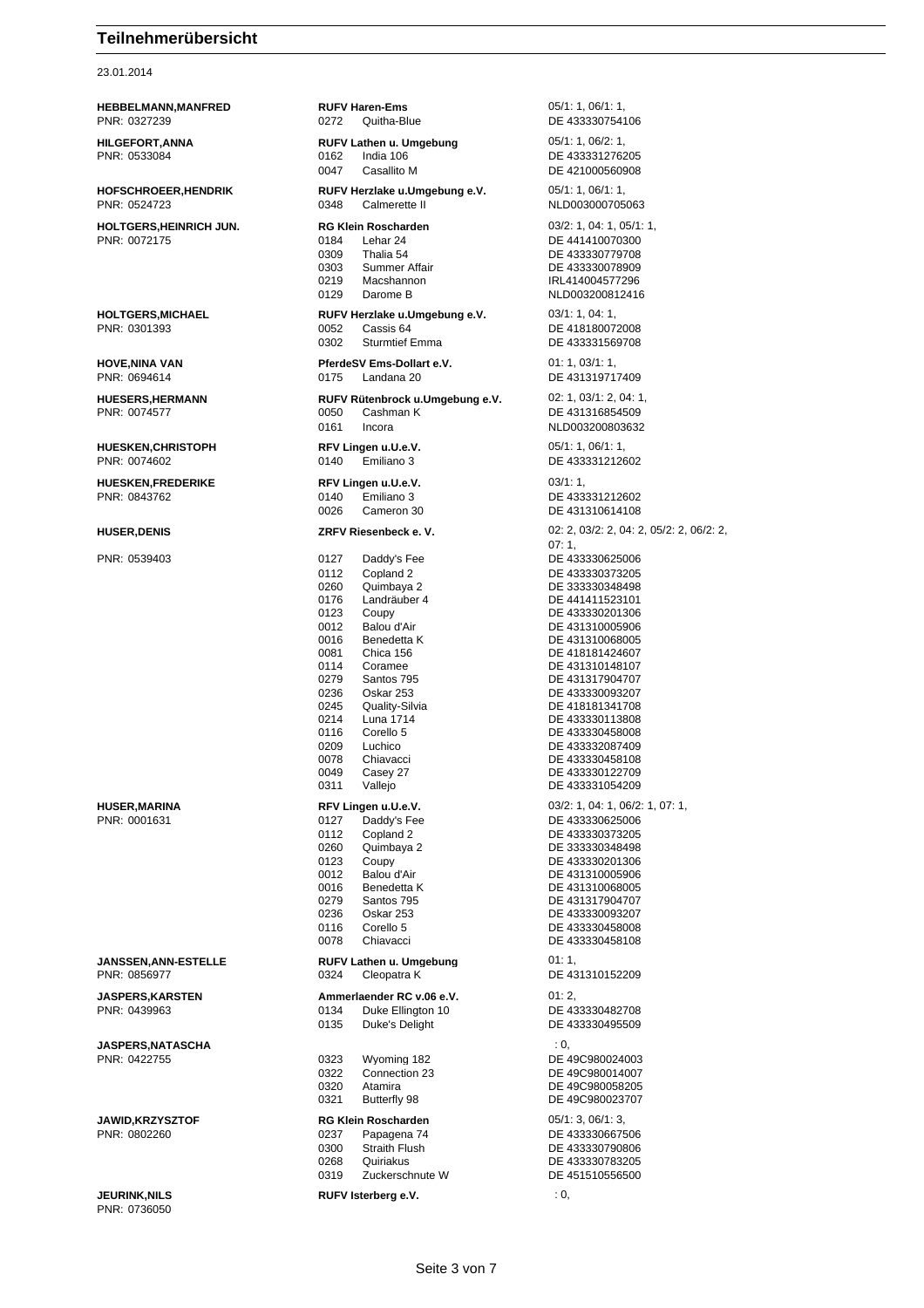23.01.2014

**MARKUS,EVA-MARIA RUFV Werlte u. Umgebung** 03/1: 1, 04: 1,

**KAPPERNAGEL,KENO PferdeSV Ems-Dollart e.V.** 02: 1, 03/1: 1, PNR: 0247457 0098 Colleen 36 DE 431316946209 **KLATTE,VICTORIA RG Klein Roscharden** 05/2: 2, 06/2: 2, PNR: 0738258 0341 Lady Zita DE 421000268707 0342 Coolio 23 DE 433330309707<br>0343 Harmke vd Zwartbleshoeve BEL002W00261630 Harmke vd Zwartbleshoeve **KOLTHOFF,OLIVER RUFV Wietmarschen** 03/1: 1, PNR: 0348305 0143 Escugra DE 431317003908 **KOOP,TIM RUFV Lathen u. Umgebung** 05/1: 1,<br>
PNR: 0818755 **DE 418** 0032 Cape Town 8 DE 418180055105 **KROEGER,LINDA RFV Doerpen u. Umgebung e.V.** 03/1: 1,<br>PNR: 1012166 **DE 433 DE 433** 0262 Quinara K DE 433332640808 **KRUCSO,BALAZS Dammer Reit-Club e.V. Dammer Reit-Club e.V.** 06/2: 3, 07: 3, PNR: 0432639 0329 My Baby Blue Batilly FRA00100164438M **KRUEGER-TEPE,KATRIN RV Diana Bad Rothenfelde e.V.** 02: 1, 03/1: 2, 04: 1, 03/1: 2, 04: 1, 03/1: 2, 04: 1, 03/1: 2, 04: 1, 03/1: 2, 04: 1, 03/1: 2, 04: 1, 03/1: 2, 04: 1, 03/1: 2, 04: 1, 03/1: 2, 04: 04: 05: 05: 43535001 0213 Luidor K DE 431310514908<br>0206 Lou K DE 431314905208 Lou K DE 431314905208 0263 Quinaro de la Bryere **DE 421000297907**<br>0250 Qui Magic **DE 431310371708** 0005 Allcantara DE 433330476808 **LAKE,OLIVER RUFV Haselünne u.Umgb. e.V.** 05/1: 1, PNR: 0813281 0101 Come Fly DE 418180005302 0089 Classic's DE 421000308606 0264 Quincy 156 **DE 431310326507**<br>0259 Quiesel H DE 433330359307 0259 Quiesel H DE 433330359307<br>0293 Smurfin H DE 433330365308 **LEIBIG,ELISE RUFG Falkenberg e.V.** 05/1: 2, 06/1: 2, 0331 Rickolt 2 DE 331319603299 0332 Carlo 335 DE 421000223305 **LEMBERG,RIEKE RUFV Hesel u. Umgebung e.V.** 01: 1, PNR: 0470782 0128 Dark Coolman DE 433330889209 **LINDENA-MEMMEN,UTA RUFV Leer e.V.** 03/1: 1, 04: 1, PNR: 0103366 0053 Cathaleen DE 421000348608 **LONNEMANN,UWE RUFV Haren-Ems** 02: 1, 05/1: 2, 06/2: 1, PNR: 0105169 0185 Lekatharina G DE 418180066603 0234 Nobility Lady<br>
0095 Coeur de Lion 22 DE 431316748007 0095 Coeur de Lion 22 Quimbim<br>0261 Quimbim Quimbim DE 433330568409 0261 Quimbim DE 433330568409<br>1990 DE 404980052300 PNR: 0385198 0090 Claudius 55 DE 437000313506 0064 Chacco Gold DE 431310409107 0199 Lombardi 24 DE 433330144407<br>0006 Amadeus 900 DE 441411213707 0006 Amadeus 900 DE 441411213707<br>0239 Pepper Corn 2 DE 431318806708 0120 Cosma Shiva S<br>DE 433330961208 0075 Chelsey T DE 431318811609 0034 Captain Morgan 6 DE 433331655908 0106 Conrad 109 DE 433330149709 0231 Naughty but Nice T<br>0070 Championess 12 DE 431318803609 0008 Arnolin 2 NLD003200510469 0142 Es Beunder NLD003200914413<br>0228 My Floris NLD027060310086 **LUESSING,IRA RUFV Haren-Ems** 05/1: 2, PNR: 1369423 0328 Factor 2 DE 421000252600 0066 Chamberlain 59 DE 418180573106

PNR: 0108933 0164 It's Showtime 7 DE 431311310206

PNR: 0776658 0138 Ella 105 DE 431315413505 0174 Laetitia H DE 431316568500 0062 Cesha DE 418181383208

PNR: 0467096 0232 Niklas K WE DE 435350012208 **KUTSCHER, NICOLE RFV Sögel e.V. RFV Sogel e.V.** 03/1: 1, 04: 1, 05/1: 1, 06/1: 1, 07: 1, PNR: 0063955 0146 Filou D DE 431318805704 DE 431310371708 DE 433330365308 DE 404980052300 **LUEBBERS,MAICKEL RUFV Rütenbrock u.Umgebung e.V.** 02: 2, 03/2: 2, 04: 2, 05/2: 2, 06/2: 2, 07: 1, DE 431318806708 DE 431318803609 NLD027060310086 0059 Cederic 7 DE 433330480208 **MARKUS,KARL-HEINZ RUFV Werlte u. Umgebung** 03/2: 1, 04: 1, 05/2: 1, 06/2: 1, Silvermoon 36 DE 433330384508<br>
Lenox 42 BEL002W0029760 0187 Lenox 42 BEL002W00297603 **MENKE,PIET RURV Rastede** 03/1: 1, 04: 1, 05/1: 1, 06/1: 1, 0168 Kor du Chateau FRA00198094754R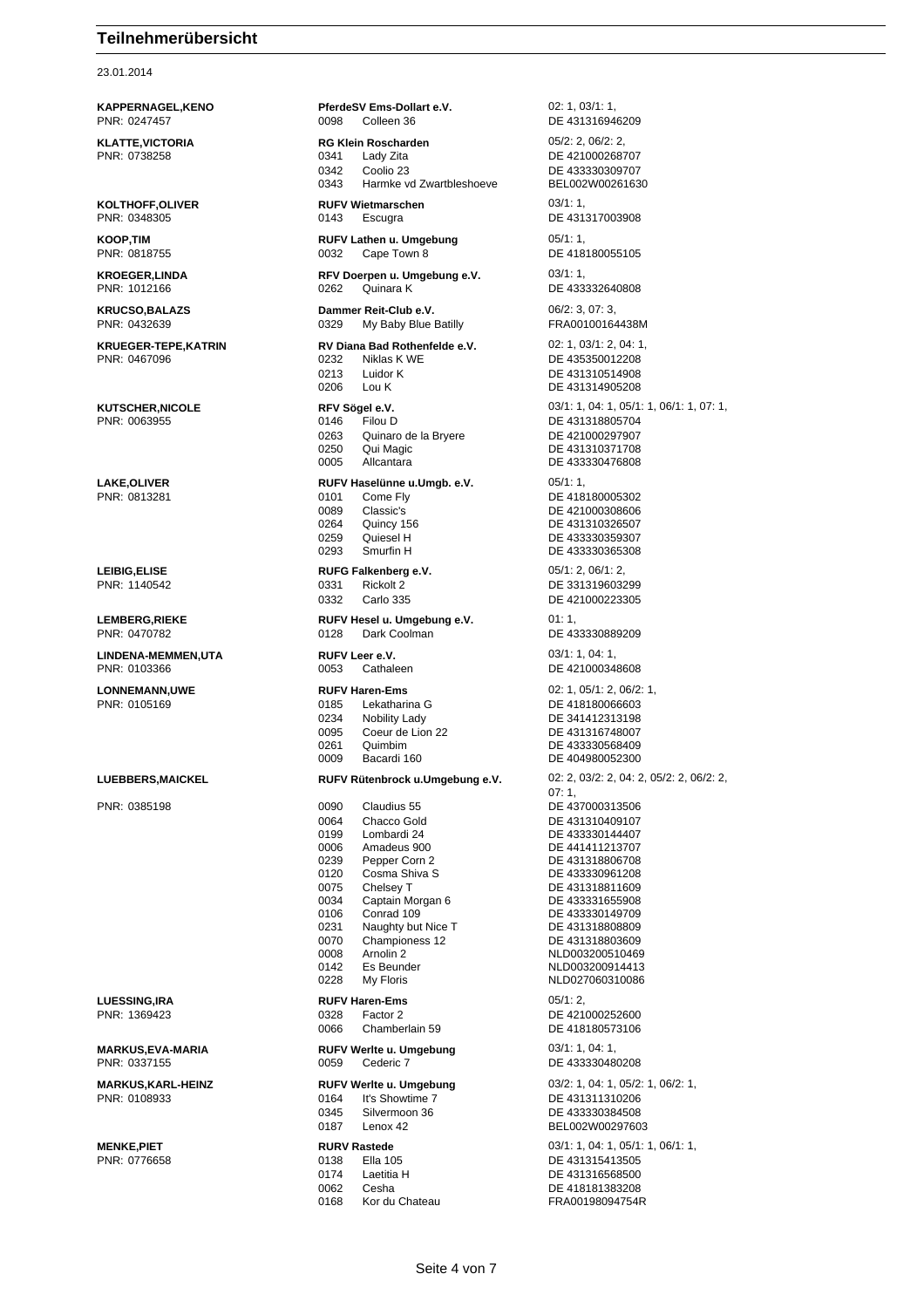23.01.2014

| <b>MEYER,TOBIAS</b>                  | RUFG Falkenberg e.V.                                                                                                                                                                                                                                                                                                      | 02: 3, 03/2: 3, 04: 3, 05/2: 3, 06/2: 3,                                                                                                                                                                                                                                              |
|--------------------------------------|---------------------------------------------------------------------------------------------------------------------------------------------------------------------------------------------------------------------------------------------------------------------------------------------------------------------------|---------------------------------------------------------------------------------------------------------------------------------------------------------------------------------------------------------------------------------------------------------------------------------------|
| PNR: 0512367                         | 0022<br>Calico 8<br>0281<br>Seal 5<br>0271<br>Quite Rubin<br>0043<br>Carlucci 13<br>0265<br>Quinnus II<br>0256<br>Quidam's Queen<br>0197<br>Locana<br>0057<br>Cavarelli<br>0241<br>Polansky<br>0104<br>Con Polydor<br>0267<br>Quintino 10<br>0088<br>Cinderella 669<br>T - Star Z<br>0306                                 | 07:3,<br>DE 421000036103<br>DE 431310318705<br>DE 431310104506<br>DE 431314414802<br>DE 433330219004<br>DE 433330308004<br>DE 433331504006<br>DE 433331527007<br>DE 441411371507<br>DE 441411424907<br>DE 481810035708<br>DE 418186721008<br>DE 404982715201                          |
| <b>MUELLER,HANS</b><br>PNR: 0118429  | RUFV Werlte u. Umgebung<br>Casallito M<br>0047<br>0282<br>Second Luna<br>0082<br>Chicago M<br>0229<br>Na Indoca                                                                                                                                                                                                           | 01: 1, 03/1: 2,<br>DE 421000560908<br>DE 418181349908<br>DE 421000519809<br>NLD003200800703                                                                                                                                                                                           |
| <b>NIELSEN,DENIS</b><br>PNR: 0608695 | RUFG Falkenberg e.V.<br>0069<br>Champion De Cord<br>0036<br>Carenzo<br>0294<br>Special One 2<br>0205<br>Lord Weingard<br>0253<br>Quidamo<br>0178<br>Lantino 25<br>0244<br>Quadrifoglio 4<br>0284<br>She's the one 6<br>0266<br>Quintana de Capitol<br>0200<br>Lord Beckham<br>0150<br>French Fashion<br>Bankimoon<br>0014 | 02: 2, 03/2: 3, 04: 2, 05/2: 3, 06/2: 3,<br>07:3.<br>DE 421000117301<br>DE 431314008403<br>DE 431311305406<br>DE 433330614501<br>DE 441412044003<br>DE 421000249006<br>DE 431316728007<br>DE 433330564107<br>DE 441411515907<br>DE 443431606008<br>DE 421000128609<br>DE 418181506709 |
| OEBIUS,CHRISTINA<br>PNR: 0763606     | RUFV Westerende u.Umgeb. e.V.<br>0132<br>Dimanche 20<br>0235<br><b>Novelist</b>                                                                                                                                                                                                                                           | 01: 1, 03/1: 1, 05/1: 1,<br>DE 357570390898<br>DE 431319104209                                                                                                                                                                                                                        |
| OSTERMANN,EGBERT<br>PNR: 0126018     | RV Löningen-Böen-Bunnen v.1927 e<br>Just Forever WE<br>0166<br>0159<br>Hella 387<br>0183<br>Leefke 2<br>0254<br>Quidam's Girl 4<br>0285<br>Shiva S 2<br>0277<br>Sam M 2                                                                                                                                                   | 02: 2, 03/2: 2, 05/1: 1, 06/1: 1,<br>DE 435350188006<br>DE 363630085090<br>DE 418180003607<br>DE 433330666808<br>DE 433330971108<br>DE 433331065909                                                                                                                                   |
| OSTERMANN,FLORIAN<br>PNR: 0394608    | RV Löningen-Böen-Bunnen v.1927 e<br>0248<br>Quenntina<br>0183<br>Leefke 2<br>0285<br>Shiva S 2                                                                                                                                                                                                                            | 03/1: 1, 04: 1, 05/1: 1, 06/1: 1,<br>DE 433330834806<br>DE 418180003607<br>DE 433330971108                                                                                                                                                                                            |
| OVERBERG,LAURA<br>PNR: 0718252       | RUFV Lathen u. Umgebung<br>Filofax 4<br>0145<br>0249<br>Quentin 63<br>0102<br>Come on Teddy                                                                                                                                                                                                                               | 02: 1, 05/2: 2, 06/2: 2,<br>DE 431316724706<br>DE 433331520005<br>DE 431310560809                                                                                                                                                                                                     |
| <b>OVERBERG,LENA</b><br>PNR: 1110272 | RFV Doerpen u. Umgebung e.V.<br>0247<br>Quelle Belle<br>0194<br>Lindsey Vonn 2                                                                                                                                                                                                                                            | 02:1,<br>DE 421000604505<br>DE 433330247009                                                                                                                                                                                                                                           |
| PAHLKE,FRANZISKA<br>PNR: 0956253     | RUFV Hollage e.V.<br>Cellvin<br>0061<br>0305<br>Sunsation<br>0149<br>Franki-Boy O<br>0025<br>Call Me Captain<br>0165<br>Just for you 6                                                                                                                                                                                    | $03/1: 2, 04: 2, 05/1: 2, 06/1: 1, 07: 1,$<br>DE 433330167304<br>DE 441411094504<br>DE 431313301008<br>DE 441410027308<br>DE 431319865007                                                                                                                                             |
| POLL,JANA<br>PNR: 1023724            | RFV Doerpen u. Umgebung e.V.<br>Le Champ 12<br>0182                                                                                                                                                                                                                                                                       | 05/1:1,<br>DE 431310063302                                                                                                                                                                                                                                                            |
| PREKEL,HOLGER<br>PNR: 0414997        | RV Oldenburger Muensterland e.V<br>0045<br>Carraboun Boy<br>0093<br>Clip my Horse P                                                                                                                                                                                                                                       | 02: 2, 03/1: 2,<br>DE 433330059209<br>DE 431316852209                                                                                                                                                                                                                                 |
| PREKEL,RALF<br>PNR: 0406960          | RUFV Haselünne u.Umgb. e.V.<br>0111<br>Cookie B<br>0158<br>Granzeu 2<br>0107<br>Contenca<br>0192<br>Lilly 586<br>0243<br>Printus 2<br>0045<br>Carraboun Boy<br>0252<br>Quickley 4<br>0093<br>Clip my Horse P<br>0125<br>Crisu 12<br>0021<br>Calandra 18                                                                   | $02: 3, 03/2: 3, 04: 1, 05/2: 1, 06/2: 1,$<br>07:1,<br>DE 433330209105<br>DE 433331057207<br>DE 433331074007<br>DE 431319865209<br>DE 431311901409<br>DE 433330059209<br>DE 431311916309<br>DE 431316852209<br>DE 441410736909<br>DE 433330425809                                     |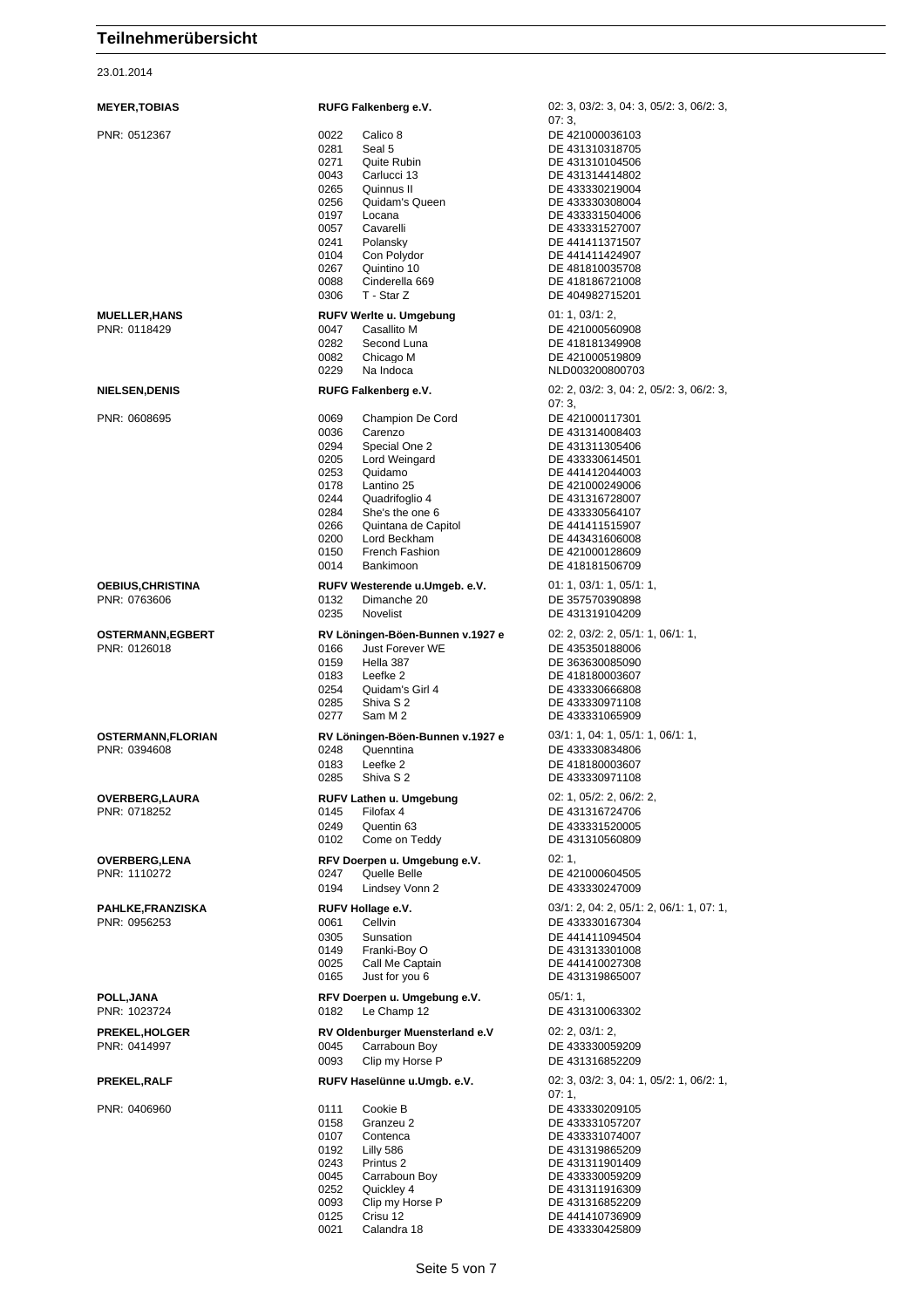23.01.2014

PNR: 0406960 0133 Diona 10 NLD003200813680 **ROHDE,HARTWIG RUFV Lastrup e.V.** 03/2: 1, 04: 1, 06/2: 2, 07: 2, PNR: 0218164 0339 Castella 53 DE 421000407906 0202 Lord Pezi Junior DE 433330571809<br>0338 Havinga's Barco van der Valcke NLD003NL0612239 0338 Havinga's Barco van der Valcke **ROHDE,TERESA RUFV Werlte u. Umgebung** 05/1: 1, PNR: 0766307 0154 Gino Gitano DE 333330806999 **ROWOLD,CHRISTOPH F. RUFV Haselünne u.Umgb. e.V.** 01: 1, PNR: 0519796 0238 Pauillac DE 431311912308 0201 Lord Chita DE 431319859509 0318 Zecke 3 DE 433330959409 DE 431319664409 **SABEL,JOHANNES RUFV Bawinkel u. Umgebung e.V.** 02: 1, 03/2: 2, 04: 1, 05/2: 1, 06/2: 1, 07: 2, PNR: 0616668 0087 Cilix S DE 431310019805 0316 Walhalla 72 DE 431318109101 0092 Clin S 0288 Simba S DE 431318107809 **SANDMANN,CAROLA RUFV Werlte u. Umgebung** 05/1: 1, PNR: 0755283 0121 Cosmos 64 DE 421000036006 **SANDMANN,CARSTEN RUFV Lathen u. Umgebung** 02: 1, 05/2: 2, 06/2: 2, PNR: 0523025 0295 Stacy 6 DE 431312009705 0076 Chester 212 DE 433330266604<br>0196 Livinjo 3 DE 433330693702 DE 433330693702 **SAUR,DANIELA RUFV Lastrup e.V.** 02: 2, 03/2: 2, 05/1: 2, 06/1: 3, 07: 1, PNR: 0299449 0003 Adagio 94 DE 441411612603 0031 Cantoblanco DE 421000018606<br>0153 Gina Nova DE 431317215207 0153 Gina Nova DE 431317215207 0211 Luftzauber DE 433330154207<br>169 La Bostella 14 DE 418181507207 0169 La Bostella 14 DE 418181507207<br>0030 Candy Mum 0030 Candy Mum<br>
0283 Semper Fi 4 DE 431312314108 0283 Semper Fi 4 DE 431312314108<br>0289 Sir Max 3 DE 433330541308 0289 Sir Max 3 DE 433330541308<br>0220 Magic Cornflakes DE 441411747908 0220 Magic Cornflakes DE 441411747908 0198 Lois 6 DE 441410337708<br>0073 Check up 3 DE 418183000509 Check up 3 DE 418183000509 0033 Captain Jo DE 418181521809 0094 Cobain 5 DE 418182003209 0044 Carly 10 DE 431310741207 0017 BMC Sensation NLD003NL9904904 0010 Balans RV NLD003200600796 **SCHACHT,JULIA RV Osnabrueck e.V.** 06/2: 2, 07: 2, PNR: 0837818 0337 Que Sera 15 DE 431310314005 0336 Falcon Crest 2 DE 441411393004 **SCHEEL,CHRISTIN RUFV Herzlake u.Umgebung e.V.** 05/1: 1, 06/1: 1, PNR: 0713612 0325 Laurenz 29 DE 421000633907 **SCHLEPER,STEFANIE PSG Lähden e.V. 20: 1, 03/1: 2, 04: 1, 05/1: 2, 04: 1, 05/1: 2,** PNR: 0953112 0269 Quislaine 2 DE 433330775104 0304 Sunny 376 DE 335350043794<br>0233 No No Never DE 435350222903 0233 No No Never DE 435350222903<br>
0118 Cornet's Clayton DE 441411749003 0118 Cornet's Clayton DE 441411749003<br>0060 Cella S DE 418181391708 001 Cella S<br>
006 Cordina S<br>
206 218180185809<br>
DE 418180185809 0115 Cordina S<br>
DE 418180185809 0307 Tequila Sunrise 35 DE 498982965901 **SCHMIDT,DANIELA RUFV Hollage e.V.** 01: 1,<br>PNR: 0244211 **DE 43 DE 43 DE 43** DE 431319824609 **SCHULZ,NELE LUISA RUFV Lastrup e.V. CHULZ,NELE LUISA PRICE 2014: 1, 04: 1, 04: 1, 04: 1, 04: 1, 04: 1, 04: 1, 04: 1, 04: 1, 04: 1, 04: 1, 04: 1, 04: 1, 04: 1, 04: 1, 04: 1, 04: 1, 04: 1, 04: 1, 04: 1, 04: 1, 05: 05:** 0212 Lui de Finess DE 473730255508 **SPREHE,JOSEF-JONAS RUFG Falkenberg e.V.** 05/2: 3, 06/2: 3, 07: 3, PNR: 0728044 0255 Quidam's Girl DE 418180039604 0108 Contendro-Star DE 431314301002 0122 Cöster 4 DE 433330800106<br>0147 Fiona 483 DE 441411353005 DE 441411353005 0188 Leo Vuitton DE 441410022602<br>0109 Contero 11 DE 421000500407 0109 Contero 11 DE 421000500407<br>
Stanford 13 DE 431312314407 0297 Stanford 13 DE 431312314407<br>0310 Tschaika 2 DE 421007091901 DE 421007091901 **SPREHE,TANJA RUFG Falkenberg e.V.** 05/1: 1, 06/1: 1, 07: 1, PNR: 0440623 0326 Cola 10 DE 421000323001 **TEBBEL,JUSTINE RFV Emsbueren e.V.** 06/1: 1, 07: 1, BEL015Z55518901 **TELGEN,TANJA RFV Doerpen u. Umgebung e.V.** 01: 1, 03/1: 1, 05/1: 2, 07: 2, PNR: 0383434 0278 Santiago 219 DE 431311312306 0086 Ciento Salto DE 431316831506